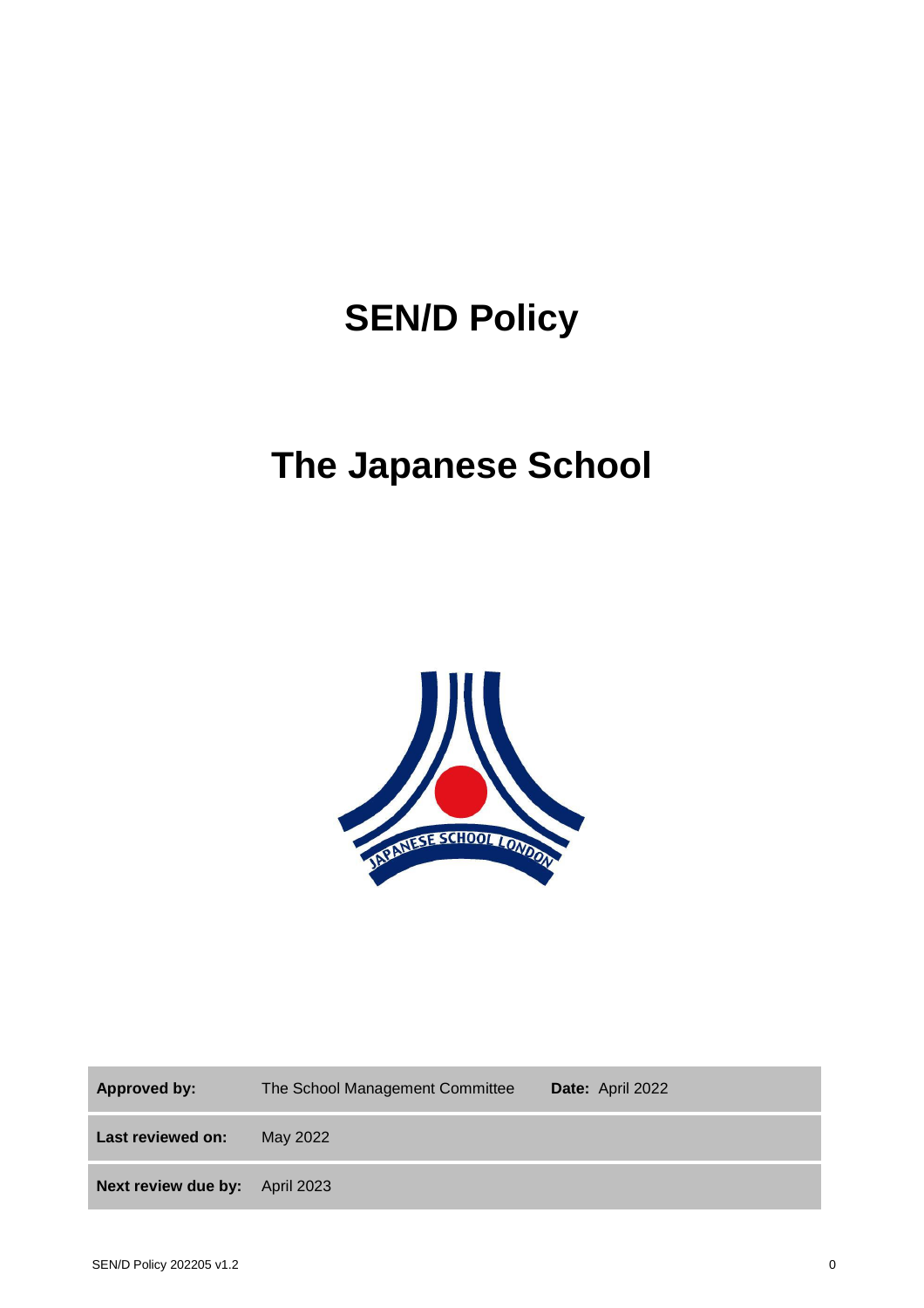| <b>Version Number</b> | <b>Modified By</b> | <b>Modifications Made</b> | Date<br><b>Modified</b> | <b>Status</b> |
|-----------------------|--------------------|---------------------------|-------------------------|---------------|
| 1.0                   | <b>ASH</b>         | Annual review             | 30/9/2020               | Final         |
| 1.1                   | KN                 | Annual review             | 30/9/2021               | Final         |
| 1.2                   | KO                 | Update                    | 09/05/2022              | Final         |
|                       |                    |                           |                         |               |
|                       |                    |                           |                         |               |
|                       |                    |                           |                         |               |
|                       |                    |                           |                         |               |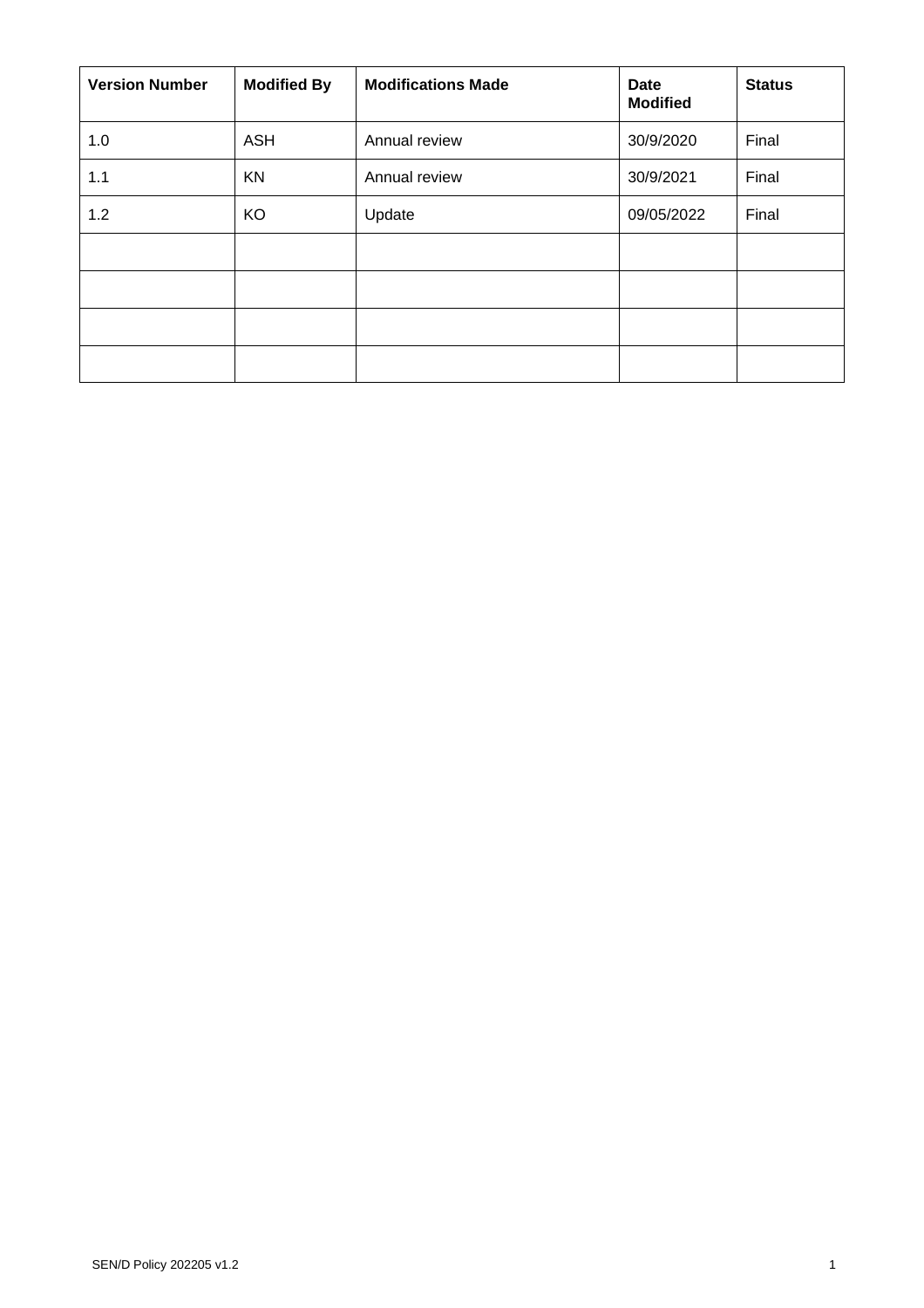## **Contents**

## **1. Aims**

.

Our SEN/D policy aims to:

- Set out how our school will support and make provision for pupils with special educational needs and disability (SEN/D)
- Explain the roles and responsibilities of everyone involved in providing for pupils with SEN/D

The SEN and DISABILITY Act 2001 extended the Discrimination Act 1995(DDA) to cover education. Since September 2002, The School Management Committee has had three key duties towards disabled pupils, under Part 4 of the DDA:

- to treat disabled pupils more favourably for a reason related to their disability
- to make reasonable adjustments for disabled pupils, so that they are not a substantial disadvantage
- to plan to increase access to education for disabled pupils so that they have equal opportunity to do well

This plan sets out the proposals of the School Management Committee of the school to increase access to education for disables pupils in the three areas required by the planning duties in the DDA:

- increasing the extent to which disabled pupils can participate in the school curriculum
- improving the environment of the school to increase the extent to which disabled pupils can take advantage of education and associated services
- improving the delivery to disabled pupils of information, which is provided in writing for pupils who are not disabled

It is a requirement that the school's accessibility plan is resourced, implemented, reviewed and revised as necessary and reported on annually.

## **2. Legislation and guidance**

This policy and information report is based on the statutory [Special Educational Needs and](https://www.gov.uk/government/uploads/system/uploads/attachment_data/file/398815/SEND_Code_of_Practice_January_2015.pdf)  [Disability \(SEND\) Code of Practice](https://www.gov.uk/government/uploads/system/uploads/attachment_data/file/398815/SEND_Code_of_Practice_January_2015.pdf) and the following legislation.

- [Part 3 of the Children and Families Act 2014,](http://www.legislation.gov.uk/ukpga/2014/6/part/3) which sets out schools' responsibilities for pupils with SEN/D and disabilities
- [The Special Educational Needs and Disability Regulations 2014,](http://www.legislation.gov.uk/uksi/2014/1530/contents/made) which set out schools' responsibilities for education, health and care (EHC) plans, SEN co-ordinators (SENCOs) and the SEN/D policy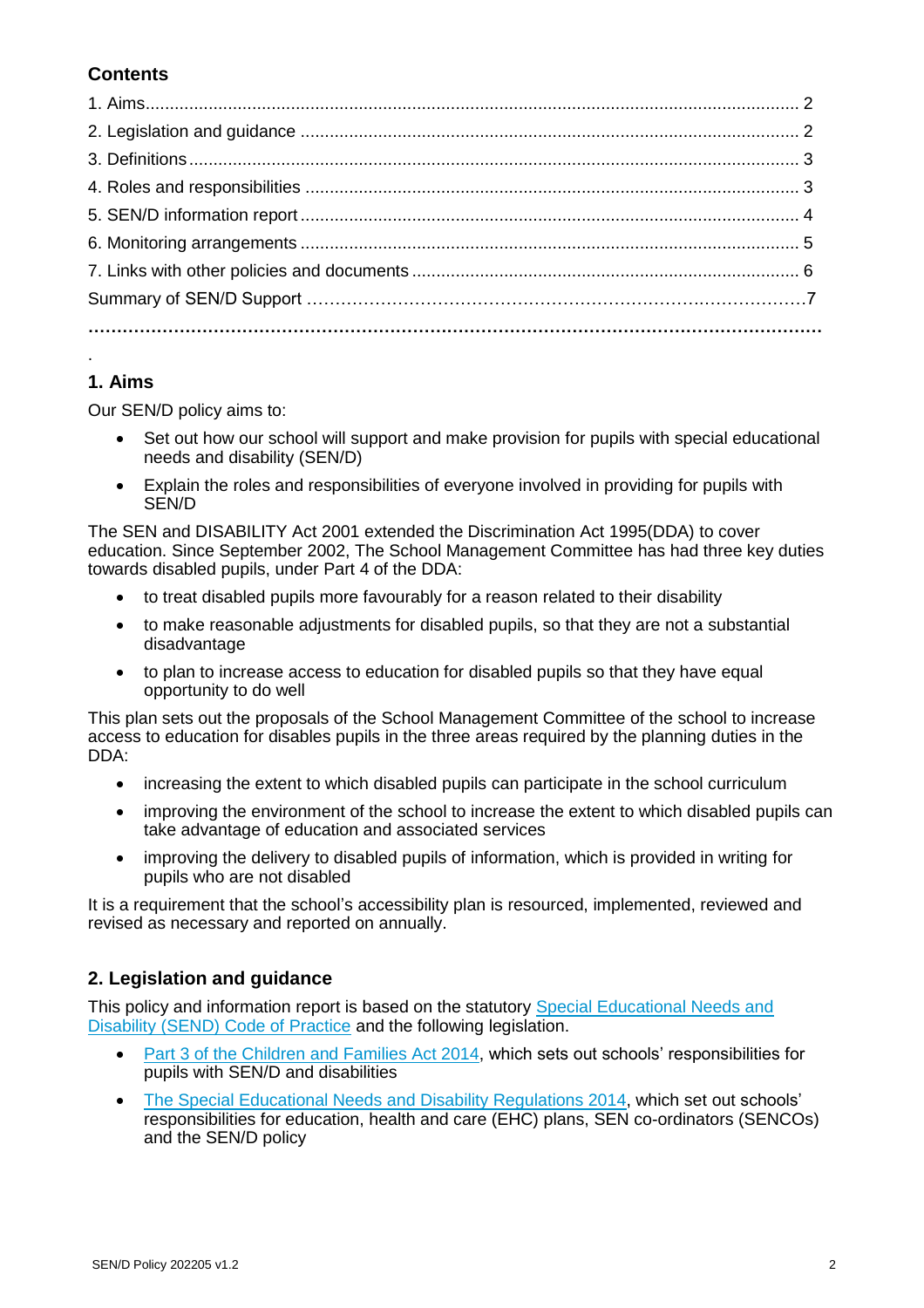## **3. Definitions**

A pupil has SEN/D if they have a learning difficulty or disability which calls for special educational provision to be made for them.

They have a learning difficulty or disability if they have:

- A significantly greater difficulty in learning than most others of the same age, or
- A disability which prevents or hinders them from making use of facilities of a kind generally provided for others of the same age in mainstream schools

Special educational provision is educational or training provision that is additional to, or different from, that made generally for other children or young people of the same age by mainstream schools.

## **4. Roles and responsibilities**

#### **4.1 The SENCO**

#### **The SENCO designated by the Chair of the School Management Committee (SEN/D governor) is responsible for the following SEN/D issues.**

SENCO will:

- Work with the headteacher, deputy headteacher and SEN/D governor to determine the strategic development of the SEN/D policy and provision in the school
- Have day-to-day responsibility for the operation of this SEN/D policy and the co-ordination of specific provision made to support individual pupils with SEN/D, including those who have EHC plans
- Provide professional guidance to colleagues and work with staff, parents, and other agencies to ensure that pupils with SEN/D receive appropriate support and high-quality teaching
- Advise on the graduated approach to providing SEN/D support
- Advise on the deployment of the school's delegated budget and other resources to meet pupils' needs effectively
- Be the point of contact for external agencies, especially the local authority and its support services
- Liaise with potential next providers of education to ensure pupils and their parents are informed about options and a smooth transition is planned
- Work with the headteacher, deputy headteacher and the School Management Committee to ensure that the school meets its responsibilities under the Equality Act 2010 about reasonable adjustments and access arrangements
- Ensure the school keeps the records of all pupils with SEN/D up to date

#### **4.2 The SEN/D governor**

The SEN/D governor will:

- Help to raise awareness of SEN/D issues at the School Management Committee meetings.
- Monitor the quality and effectiveness of SEN/D and disability provision within the school and update the School Management Committee on this.
- Work with the headteacher, deputy headteacher and SENCO to determine the strategic development of the SEN/D policy and provision in the school.

#### **4.3 The headteache**r **and the deputy headteacher**

The headteacher and deputy headteacher will:

 Work with the SENCO and SEN/D governor to determine the strategic development of the SEN/D policy and provision in the school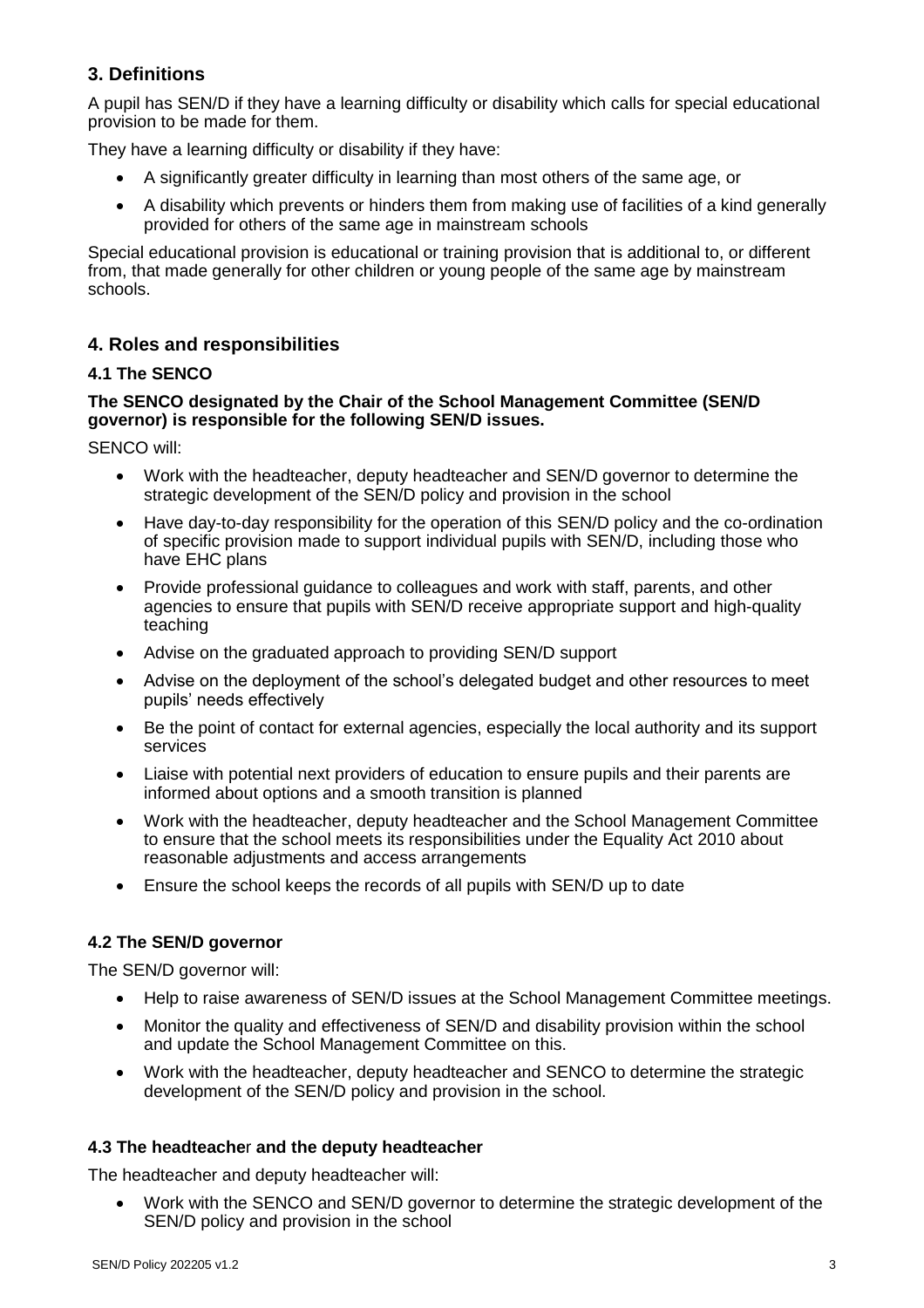Have overall responsibility for the provision and progress of learners with SEN and/or a disability

#### **4.4 Class teachers**

Each class teacher is responsible for:

- The progress and development of every pupil in their class
- Working closely with any teaching assistants or specialist staff to plan and assess the impact of support and interventions and how they can be linked to classroom teaching
- Working with the SENCO to review each pupil's progress and development and decide on any changes to provision
- Ensuring they follow this SEN/D policy

## **5. SEN/D information report**

#### **5.1 The kinds of SEN/D that are provided for**

Our school currently provides additional and/or different provision for a range of needs, including:

- Communication and interaction, for example speech and language difficulties
- Cognition and learning, for example, dyslexia**,** dyscalculia
- Social, emotional and mental health difficulties, for example, attention deficit hyperactivity disorder (ADHD), highly sensitive person (HSP), erectile adjustment disorder
- Sensory and/or physical needs, for example, visual impairments, hearing impairments
- Mutism, Pediatric epilepsy
- Specific Learning Difficulties
- Progressing Disorder
- Support for High Achieving Learner

#### **5.2 Identifying pupils with SEN/D and assessing their needs**

We will assess each pupil's current skills and levels of attainment on entry, which will build on previous settings and requirements, where appropriate. Class teachers will make regular assessments of progress for all pupils and identify those whose progress:

- Is significantly slower than that of their peers starting from the same baseline
- Fails to match or better the child's previous rate of progress
- Fails to close the attainment gap between the child and their peers
- Widens the attainment gap

This may include progress in areas other than attainment, for example, social needs.

Slow progress and low attainment will not automatically mean a pupil is recorded as having SEN/D.

When deciding whether special educational provision is required, we will start with the desired outcomes, including the expected progress and attainment, and the views and the wishes of the pupil and their parents. We will use this to determine the support that is needed and whether we can provide it by adapting our core offer, or whether something different or additional is needed.

#### **5.3 Consulting and involving pupils and parents**

We will have an early discussion with the pupil and their parents when identifying whether they need special educational provision. These conversations will make sure that:

- Everyone develops a good understanding of the pupil's areas of strength and difficulty
- We consider parents' concerns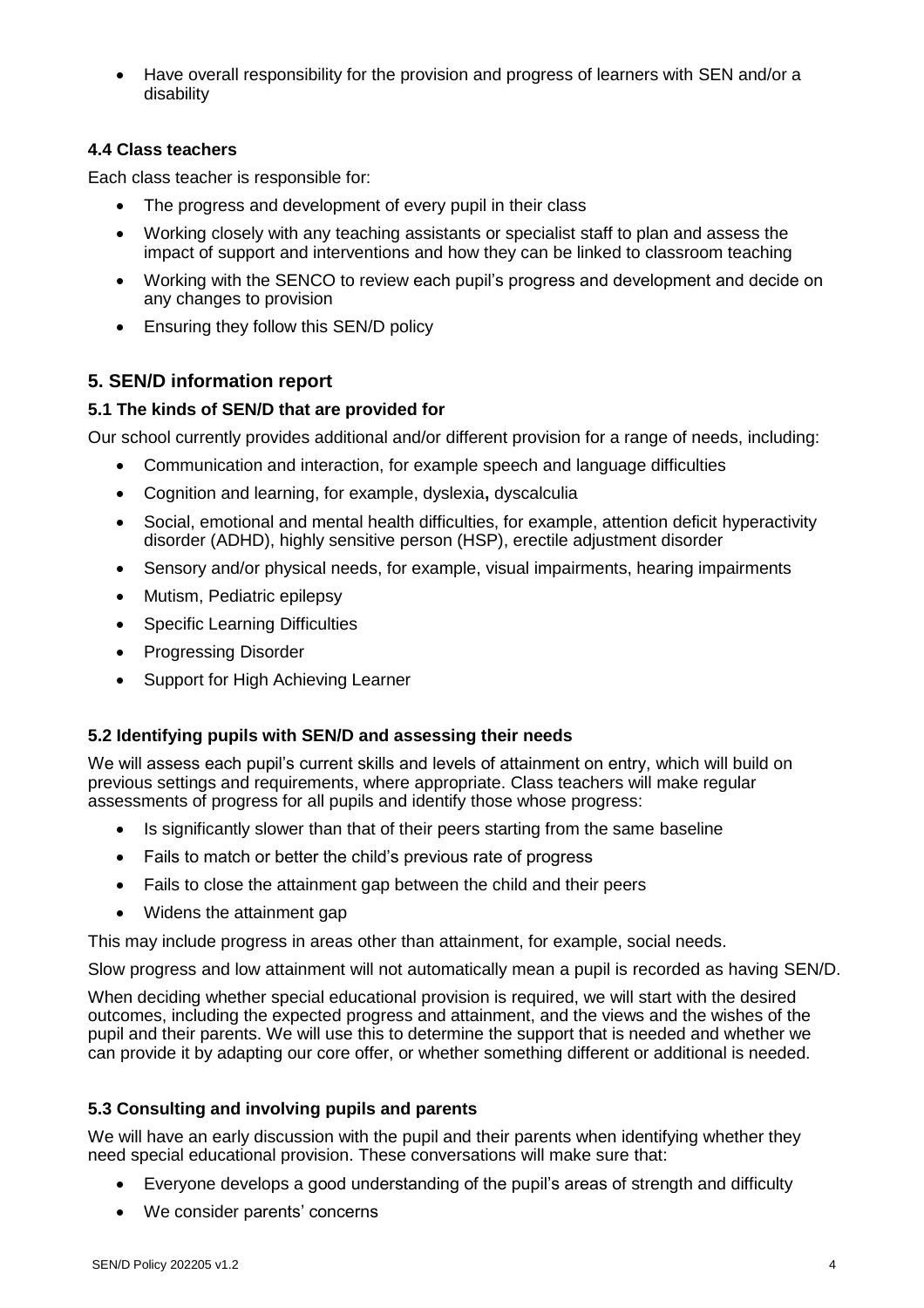- Everyone understands the agreed outcomes sought for the child
- Everyone is clear on what the next steps are

Notes of these early discussions will be added to the pupil's record and given to their parents.

We will formally notify parents when it is decided that a pupil will receive SEN/D support.

#### **5.4 Assessing and reviewing pupils' progress towards outcomes**

We will follow the graduated approach and the four-part cycle of **assess, plan, do, review**.

The class or subject teacher will work with the SENCO to carry out a clear analysis of the pupil's needs. This will draw on:

- The teacher's assessment and experience of the pupil
- Their previous progress and attainment and behaviour
- Other teachers' assessments, where relevant
- The views and experience of parents
- The pupil's own views
- Advice from external support services, if relevant

The assessment will be reviewed termly or as individually pupils needs.

All teachers and support staff who work with the pupil will be made aware of their needs, the outcomes sought, the support provided, and any teaching strategies or approaches that are required. We will regularly review the effectiveness of the support and interventions and their impact on the pupil's progress.

#### **5.5 Supporting pupils moving between phases and preparing for adulthood**

We will share information with the school, college, or other setting the pupil is moving to. We will agree with parents and pupils which information will be shared as part of this.

#### **5.6 Our approach to teaching pupils with SEN/D**

Teachers are responsible and accountable for the progress and development of all the pupils in their class.

High quality teaching is our first step in responding to pupils who have SEN/D. This will be differentiated for individual pupils.

Levels of provision are dependent on the assessment, diagnosis and recommendations from specialized professionals. Types of support vary from case to case.

- Japanese and English lessons provided as additional support
- Special lessons for reading and writing are offered within the timetable
- Individual support assistants support a class or on an individual, sometimes as part of individual support plans
- Having rules clearly displayed on the wall
- Establishing a daily classroom routine on the blackboard
- Displaying the day's lessons on the wall
- Use a small-steps approach
- Use of ICT
- Praise and encouragement
- Safeguarding team ensures that our pupils grow up in a safe environment and acts, if vulnerable children need protection

We also offer several extra-curricular support activities for SEN/D students, during the timetable and after school. These will be recommended by either the team or form teachers.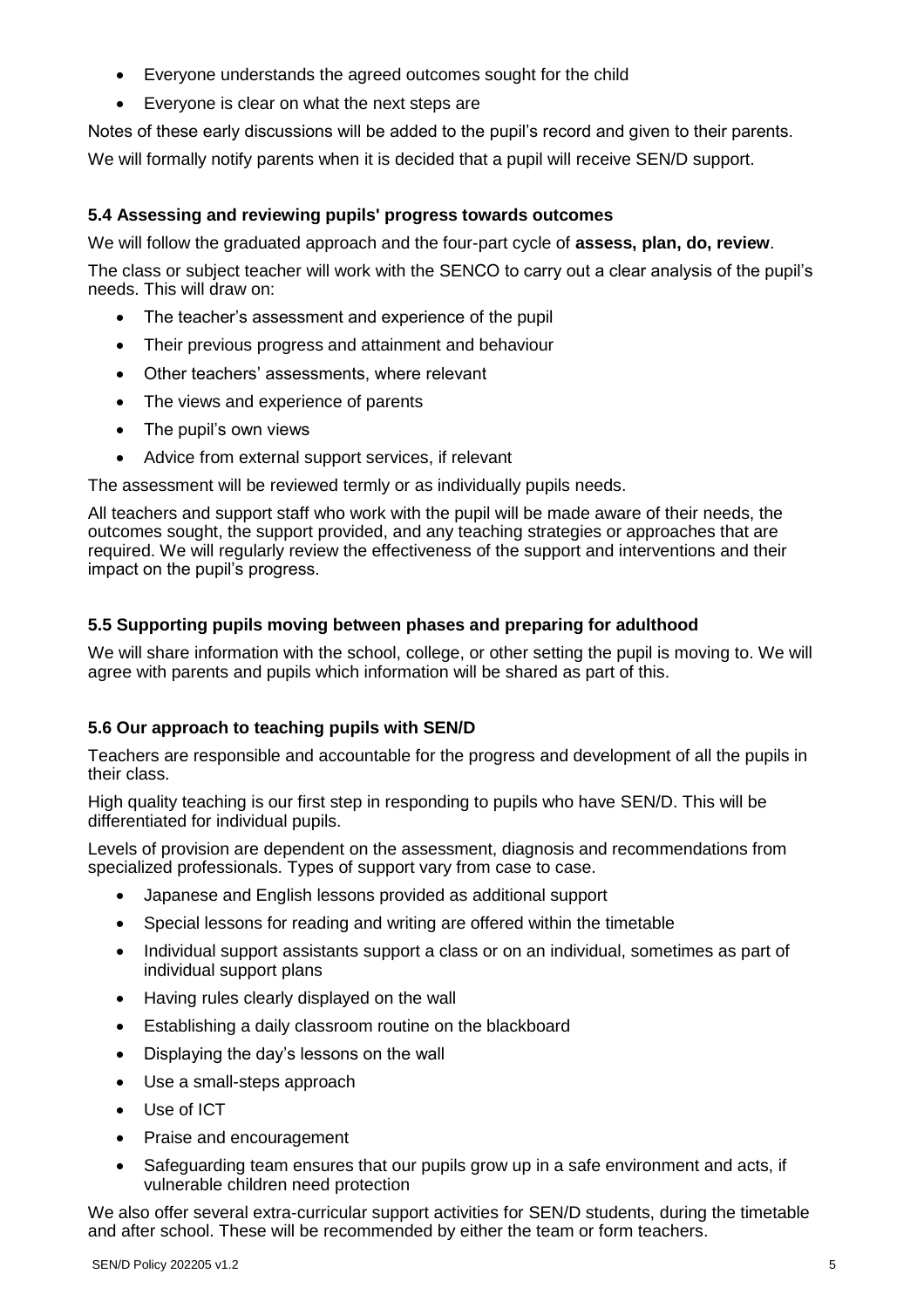#### **5.7 Adaptations to the curriculum and learning environment**

We make the following adaptations to ensure all pupils' needs are met:

- Differentiating our curriculum to ensure all pupils are able to access it, for example, by grouping, 1:1 work, teaching style, content of the lesson, etc.
- Adapting our resources and staffing
- Using recommended aids, such as tablets, text book with audio, coloured overlays, visual timetables, larger font, etc.
- Differentiating our teaching, for example, giving longer processing times, pre-teaching of key vocabulary, reading instructions aloud, etc.
- It is a requirement that the school's accessibility plan is resourced, implemented, reviewed and revised as necessary and reported on annually

#### **5.8 Evaluating the effectiveness of SEN/D provision**

We evaluate the effectiveness of provision for pupils with SEN/D by:

- Reviewing pupils' individual progress towards their goals each term
- Reviewing the impact of interventions after each term
- Using pupil questionnaires
- Monitoring by the SENCO
- Holding annual reviews for pupils with statements of SEN/D or EHC plans

#### **5.9 Working with other agencies**

School is linking with local schools and LA to give additional support for pupils where required.

#### **5.10 Complaints about SEN/D provision**

Complaints about SEN/D provision in our school should be made to the class teacher in the first instance. They will then be referred to the school's complaints policy.

#### **5.11 Recording of Information**

We have a file to monitor the progress and development of all pupils on the school's network server, which is only accessible to staff. This file includes all SEN/D information related to the children. Class teachers will record details of their classroom strategies and the interventions relevant to the pupil on the file. Year leaders will be responsible for ensuring that class teachers plan effectively for their pupils with SEN/D. All teachers are sharing information on the pupils with SEN/D once every term and discuss how to support the pupils carefully.

#### **6. Monitoring arrangements**

This policy and information report will be reviewed by SEN/D governor **every year**. It will also be updated if any changes to the information are made during the year.

It will be approved by the School Management Committee.

#### **7. Links with other policies and documents**

This policy links to our policies on:

- Accessibility plan
- Behaviour
- Equality policy
- Supporting pupils with medical conditions